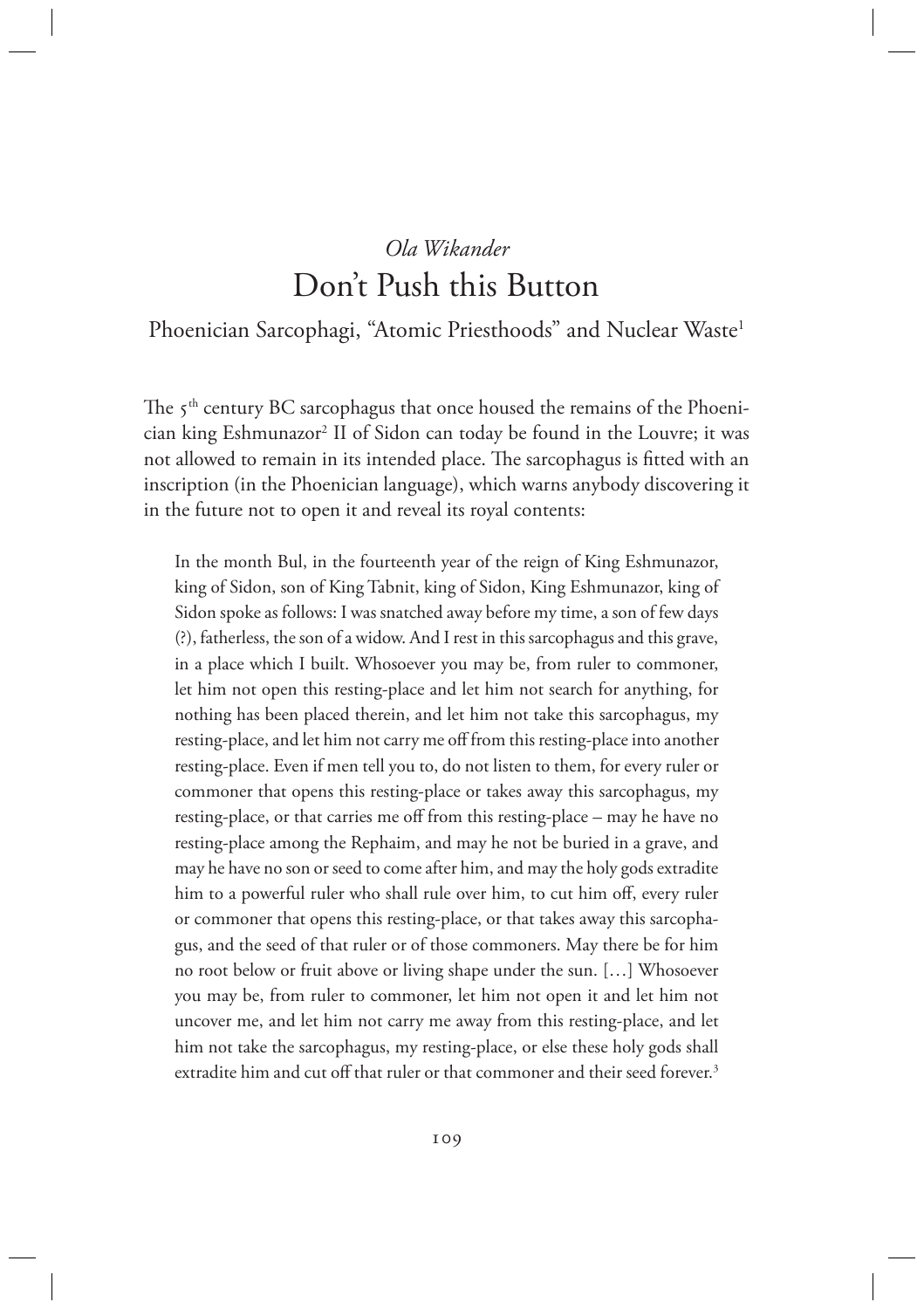Heavy threats indeed. No one is to open the grave and disturb the dead king. If anybody were taken with such a wicked idea as to open or remove the coffin, then (so the text says) he or she would not enjoy a "resting-place among the Rephaim" (the semi-deified ancestors or shades of the dead), he is to have neither "root" nor "fruit" under the sun, nor any offspring. That is, both his present life, his earthly inheritance and his spiritual future would be forfeit.

However, these gruesome warnings were of no avail. In 1855, the sarcophagus was discovered by the unstoppable forces of scholarship, and the resting-place of King Eshmunazor was thereby irreversibly damaged. The sarcophagus itself was indeed moved from its place – as mentioned above, it is today found in the Louvre.

This article, one of a "diptych", concerns what textual and philological material such as this can teach us concerning a much more modern topic – that of the preservation of information on the disposal/storage of nuclear waste.<sup>4</sup> This problem has been the subject of conferences and official investigations, and understandably so: how are we, who are (in the words of Pindar) ἐπάμεροι ("beings of [a single] day") and σκιᾶς ὄναρ ("the dream of a shadow), to communicate to people living many thousand years into the future what we have done with material that appears to be almost perpetually lethal – and warn them to keep away from the deadly load?5 This is a question that involves not only technical fields and Semiotics ("are we to use signs or texts… or not mark the lethal resting-places at all?") but also, by necessity, thinking about historical issues, linguistics etc.<sup>6</sup> It is a question which in a strange way forces almost every discipline to become at least in part prescriptive, whether it is used to it (or likes it) or not. Yet, I will attempt to keep myself at the meta-level. The purpose of this article is not to provide answers to questions about in what way such information ought to be produced and stored but to highlight some of the questions that the issue of "nuclear waste information" gives rise to from the perspectives of the history of religions, history of ideas and linguistics.

# "Proof by analogy is fraud"? Using analogies for discussing the question of nuclear waste information

To be able to contemplate the questions that arise in connection with the almost unfathomable time-depths involved in the nuclear waste issue – tens of thousands of years – one has to grasp at straws to come up with comparanda. In the recorded history of humankind, there is little that even comes close to this temporal scale – some exceptions consist of Stone Age art (e.g. cave paint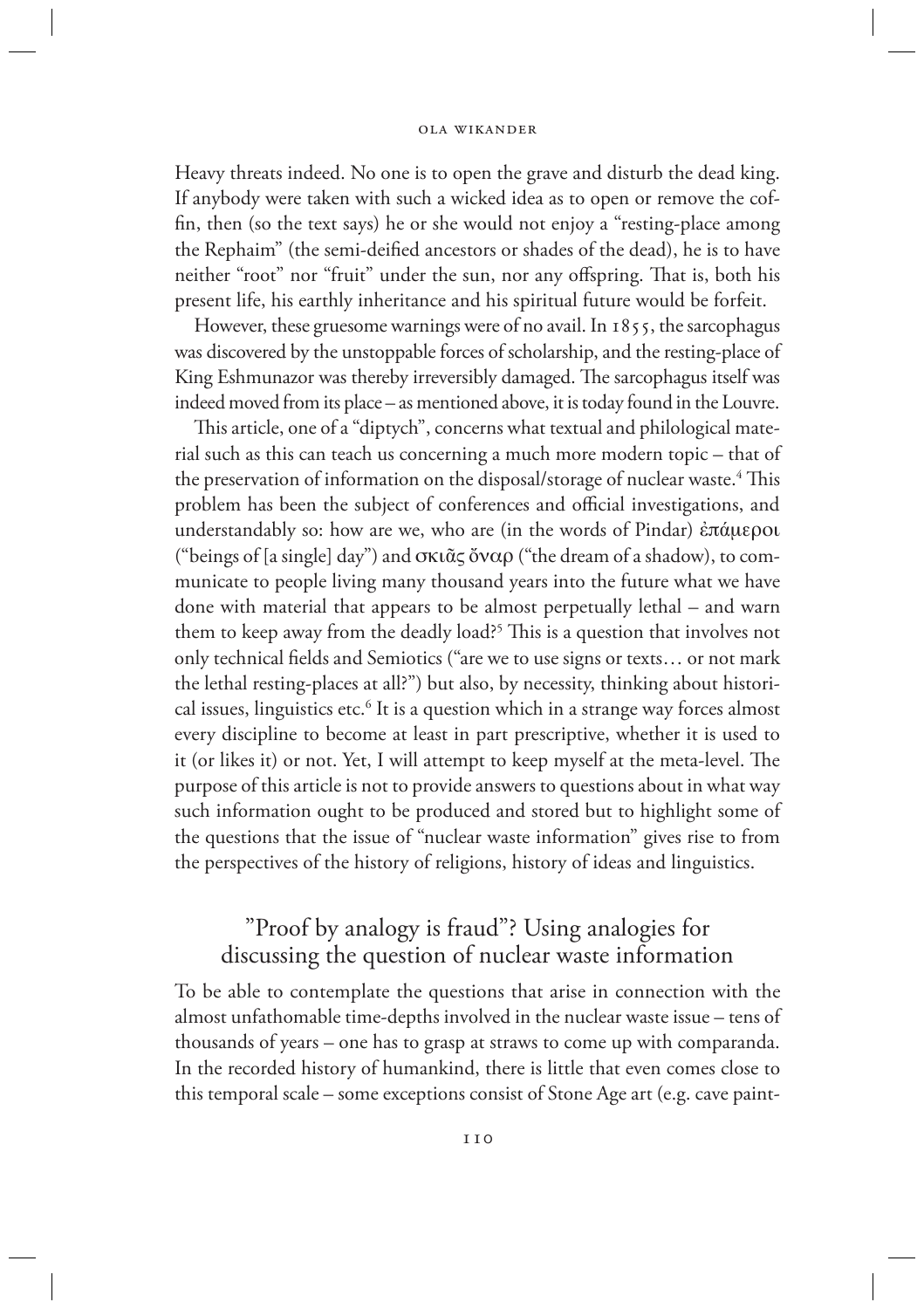ings). These are, however, not a very good comparative match for information concerning nuclear waste, at least not the more technical parts thereof. Still, some of them may possibly depict hunting scenes, perhaps with technology such as arrows or spears used to overcome beasts. If true, one could regard these early expressions of artistic endeavor as representing unintended pieces of transmission of technological information.7

If, as a prerequisite for decisions concerning how to preserve information about nuclear waste, we want to reflect upon ways in which humans have succeeded and failed in transmitting knowledge of technical subjects and concerning dangerous places and actions, it will not do merely to look at cave-paintings. We must turn to times from which we possess examples of written accounts and analyse how these have fared in the transmission of this type of information, in success as well as failure – a delicate task, as the failed cases are probably still unknown to us, which creates an unavoidable selection bias.

Bjarne Stoustrup, famous computer scientist and architect of the C++ programming language, once uttered the cynical words: "'proof by analogy' is fraud".<sup>8</sup> Notwithstanding this negative appraisal of this type of methodology – and it can certainly be justly criticized – "proof by analogy" is the only recourse available to us in this case. The popular adage of using history to "avoid making the same mistakes in the future" is here quite inadequate even though the decisions that have to be made must be based upon historical knowledge, as *there is no exact parallel to the nuclear waste question in recorded history*, not even a close one. The only way to conceptualize the time-depths is to try to find analogous phenomena from the much, much more temporally limited set of data that the written history of the human species can provide. In a way, this necessity of speculating based on "proof by analogy" may be illuminating not only for the question of nuclear waste information, but for the larger questions concerning the role of historical fields of scholarship. The question needs historical data and analysis, but needs to use them in order to predict something totally unpredictable, as no parallel example exists. This is a situation that may amply illustrate certain problems of historical thinking generally.

# The example of the Antikythera Mechanism

So, one must begin with "analogous" data that we have preserved in writing. Sometimes, however, even writing can turn out to be deceptive. One example of this is the so-called Antikythera Mechanism, an advanced technological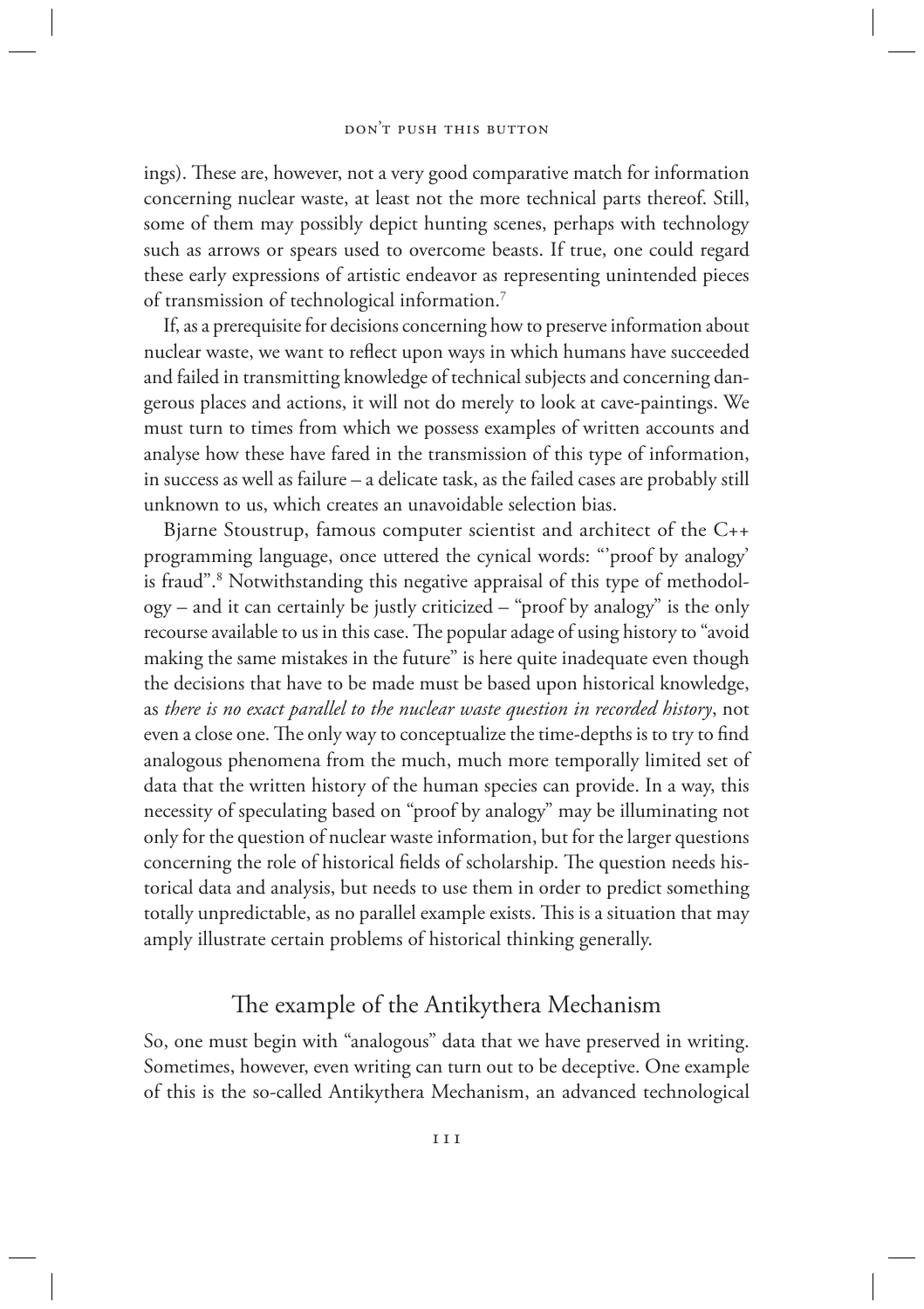device from the first century BC, a mechanical and mathematical marvel of its time, a very complex astronomical instrument. The Mechanism was discovered in 1900–1901 in a shipwreck off the Greek island of Antikythera. By today's standards, it can be considered a kind of analogue computer or calculator, capable of calculating planetary positions, solar cycles, etc. It could probably also be used to predict eclipses and similar phenomena.<sup>9</sup> Before the discovery of the device – and the complicated process of reconstructing its features – no one had any real notion that this type of advanced computing device existed in Hellenistic Antiquity. In retrospect, references have been found in ancient literature to technical equipment of similar nature, but for our purposes it is interesting to note how the knowledge of the mechanism had faded into oblivion before the physical mechanism was rediscovered and reconstructed (there have even been attempts to reconstruct it using LEGOs!).

The Antikythera Mechanism is an example of how advanced technological knowledge can be lost, and of the knowledge of it ever existing disappearing as well. As the Mechanism is so perfectly constructed, it is inevitable that it had precursors, and there was probably an entire intellectual tradition associated with this type of instrument – but this tradition disappeared, which illustrates how easy it is for technical information to be lost if one does not work with great dedication to ensure its survival. What the example of the Antikythera Mechanism shows is that we can very well imagine a situation in a future, high-tech society where, due to lack of knowledge transmission, one cannot imagine that our "primitive" culture would have been able to master such a difficult technology as nuclear power. Michael T. Wright makes a similar point, that modern scholarship has often underestimated the mechanical prowess of the Hellenistic age, and that the Antikythera Mechanism provides an antidote to such attitudes:

[...] [A]ncient planetaria were probably neither as rare nor as naive as many scholars have supposed. If the Antikythera Mechanism is a solitary surviving example of the genre, that is because it alone chanced to be lost in antiquity out of reach of the scrap-metal man, to be discovered and recognised in modern times. The uniqueness of its survival is not evidence of its uniqueness in the milieu in which it was designed and made. Moreover, the fact that this instrument has been altered, and is the outcome of the marriage of pre-existing instruments, provides evidence that it comes from a workshop tradition within which a range of comparable instruments was made. Our perception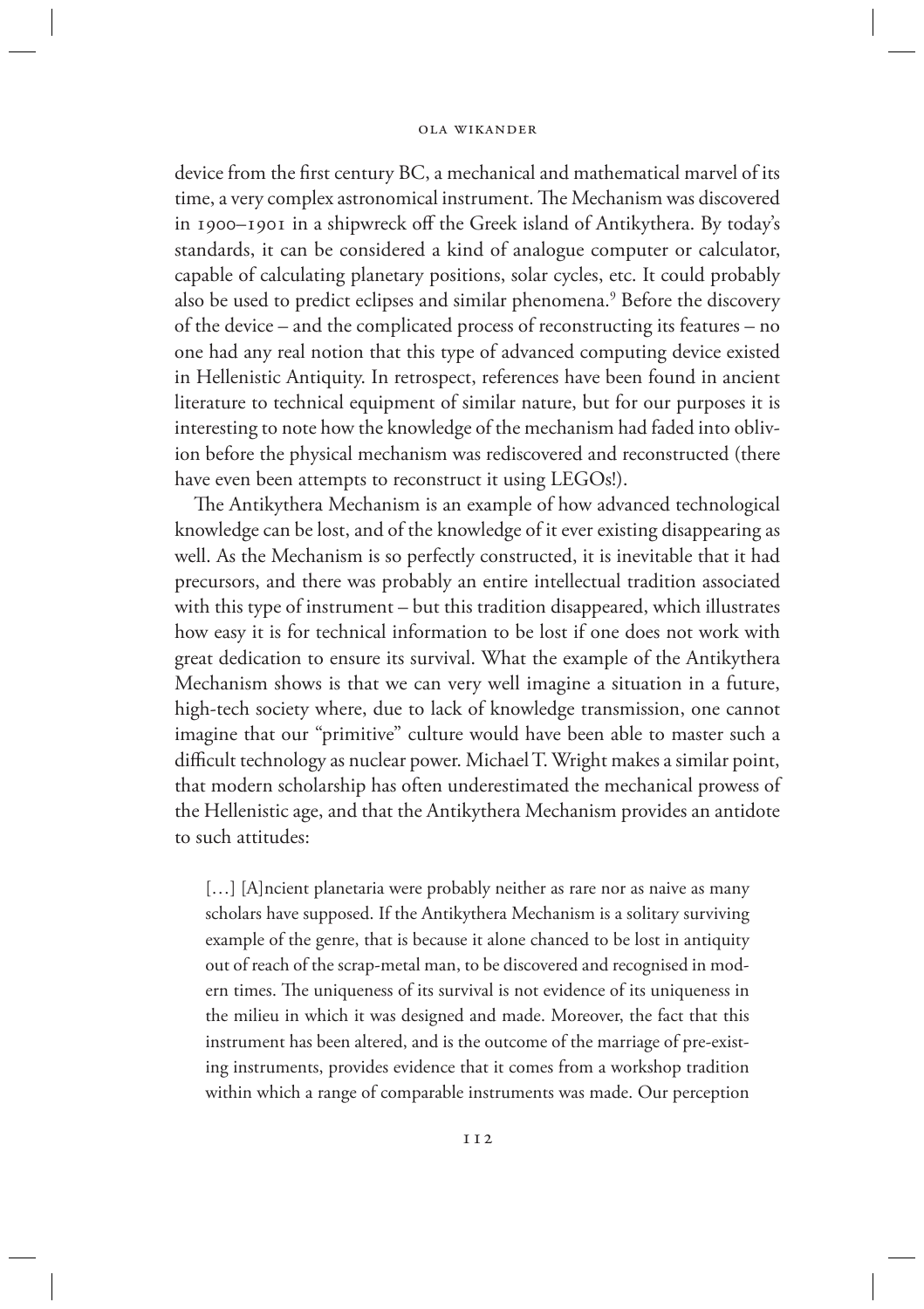### don't push this button

of Hellenistic culture must encompass both the degree of technical attainment to which the Antikythera Mechanism bears witness, and the fact that affluent members of society must have been willing to patronise workshops which could make such things. That enlarged historical perception is even more valuable to us than the specific detail of this one surviving instrument.<sup>10</sup>

Thus, in theory, it is not just dystopian, post-apocalyptic futures or environments that could cause problems for the safety of nuclear storage, but also those that rediscover ancient material without understanding it – or without understanding and respecting its intellectual culture or symbolic universe. It is quite easy to imagine that the inhabitants of a post-apocalyptic future world would have a hard time understanding information about nuclear waste, but the above examples show that even societies that are technologically superior (from the standpoint of the one "sending the message") can readily misinterpret the data.

# Ancient water power

Another example of how modern thinkers may misinterpret technological development is the issue of ancient exploitation of water power. It has long been known that in Hellenistic and Roman Imperial times, the possibility of harnessing this source of power was known, particularly in the form of water mills; for example, the Roman author Vitruvius (active ca 30–10 BC) describes the function of the water mill. However, during much of the 1900s it was an accepted "truth" among scholars that this ancient technology was mostly theoretical and rarely used in practice – an approach that was based in a rigid conception of the ancient cultures as "slave societies" without ability or willingness to pursue technical progress. This notion – that the Greeks and Romans had so many slaves that they did not use water power – is associated most strongly with Moses Finley and the school formed around him. This school viewed Greco-Roman water power as a theoretical construct rather than as technical and economic reality. It was during the Middle Ages, so the story went, that water power came into greater practical use.

Over the past 30 years, however, scholars like Michael Lewis, Örjan Wikander and Andrew Wilson have shown that water power and water mills were prominently represented in the Roman Empire (being more cost-efficient than using only slaves, which were relatively expensive in terms of upkeep in relation to extractable force).<sup>11</sup> When modern research freed itself from a doctrinally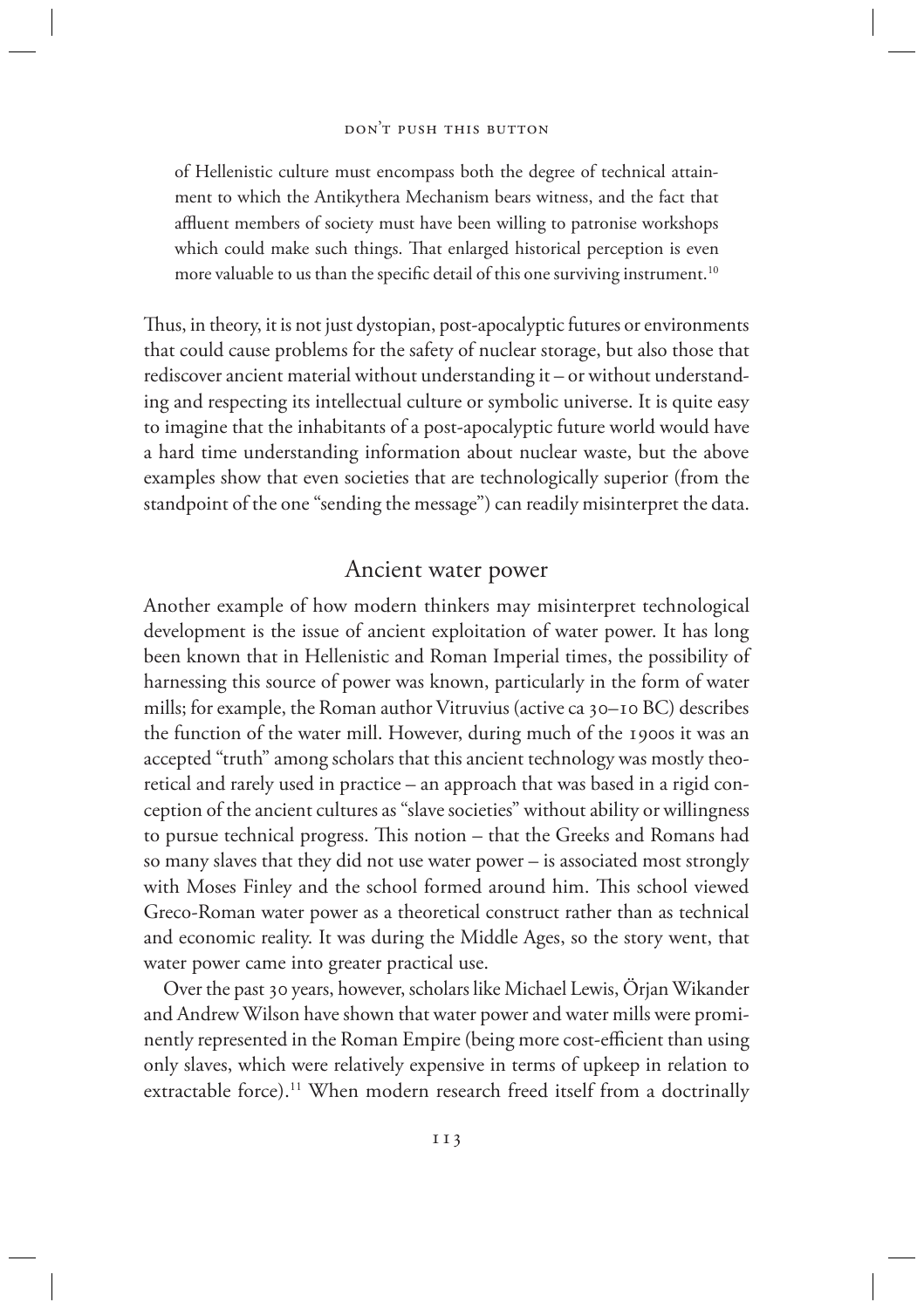primitivist view of ancient technology, the archaeological evidence for ancient water mills could be reassessed. This shows that knowledge of ancient technology can sometimes be hindered due to ideological bias and selective picking of texts, and that in some cases, it is easy to come to the conclusion that technology which can be proven to have been known was rarely used. The same thing could theoretically happen regarding modern nuclear power. In other words, in a remote, high-tech future, it could be imagined that nuclear power was just a thought experiment to us, and not something that we really were able to make use of. This would obviously hamper efforts to keep people away from the repositories. Future scholarship might refuse to accept that such a thing ever existed.

# Warnings, symbolic universes and religious élites

All this brings us back to Eshmunazor II and his funerary inscription. It certainly represents an attempt by the king and/or his scribes to scare off prospective grave-robbers – first the inscription states that there is no treasure to steal, but then it goes further: it threatens them with total annihilation. Yet, this had zero effect on modern scholars. The ability to read a warning is not necessarily enough to keep people away. They must also share the symbolic universe of the writers. They must know that the warning refers to something effectual and actually existing (cf. the Antikythera Mechanism and the Roman water mills for examples of the opposite situation). If one does not believe in Phoenician gods, or in the Rephaim, the threats seem empty. This would be an equally great problem in a possible future situation in which the idea of nuclear radiation could be regarded as outdated superstition.12

A fact that can hardly be ignored in this context is the role often played by fixed textual traditions in the dissemination and preservation of large bodies of information. These traditions are often found in religious cultures that create textual canons. We can see this process in action in such examples as the Hebrew Bible, the Christian New Testament, the Qur'ān, the Vedic and Hindu texts and the Buddhist Pāli canon. In all these cases, large amounts of text have been handed down more or less unchanged for a long time because there was a religious/intellectual infrastructure that had handled them, i.e. cadres of highly trained specialists who learned the words (in many cases by heart) and made it their task to study, pass on and comment on them through centuries and millennia. These intellectual élites have preserved not only the texts themselves,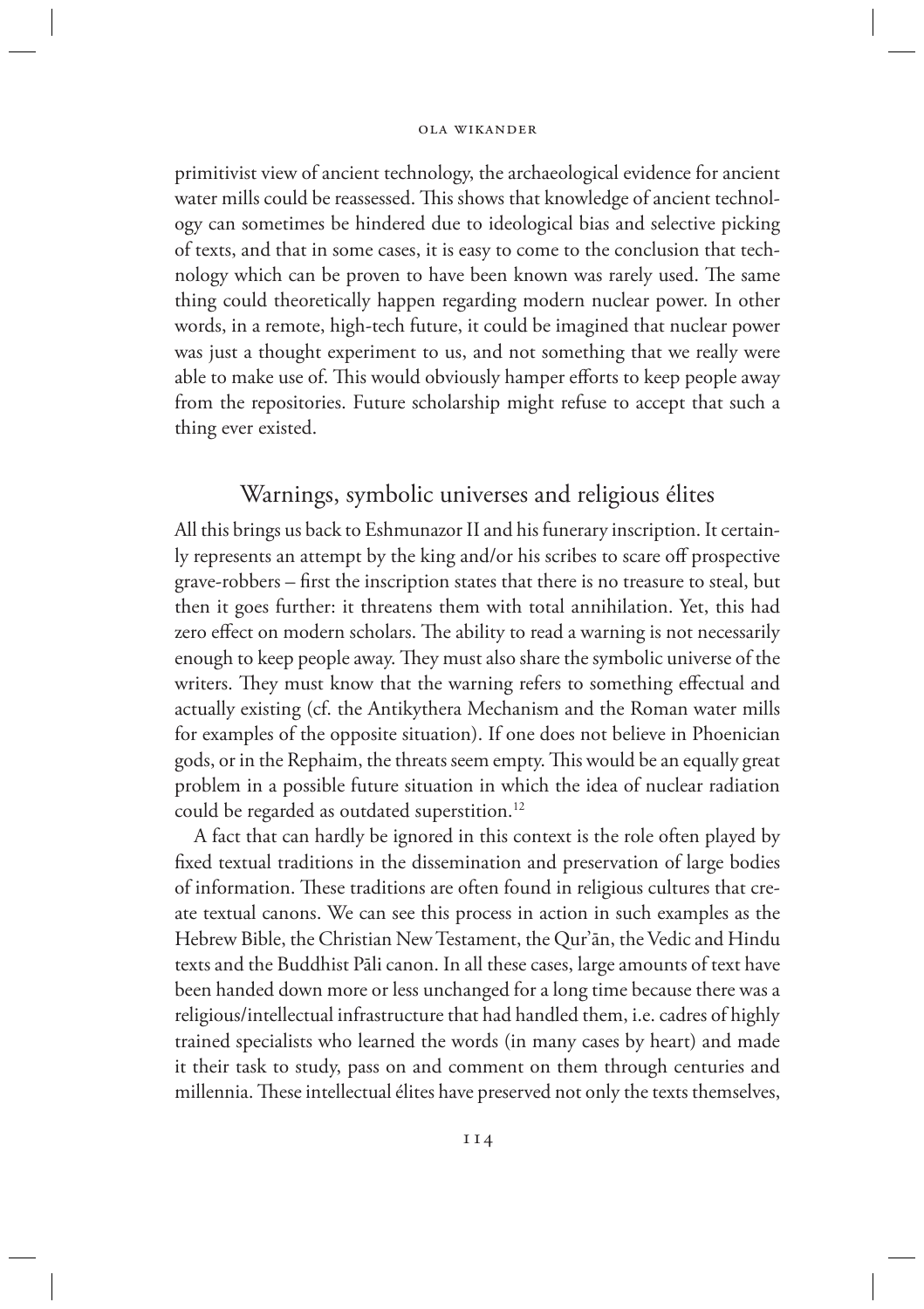but also the world-view surrounding and inherent in them. Such has been the case with the Vedic literature of India, which despite being over 3,000 years old was written down at a rather late period, its earlier transmission having been based on oral tradition from teacher to student. In the case of the Vedic texts there were and are a number of ingenious mnemonic systems that have been taught in parallel with the texts themselves to create a kind of automatic error correction, much like the checksums of computer software and modern cryptography. Similar work was performed by the medieval Jewish Masoretes ("traditionalists"), who carried out meticulous and painstaking work to preserve the text of the Hebrew Bible.

These examples show us, then, how textual material can be preserved for a long time if there is a group of ideologically motivated people making it their mission to pass it on, and such processes could be viewed as possible models for ways of preserving knowledge about nuclear waste.<sup>13</sup> But they also illustrate a potential hazard. In all these cases, the representatives of this tradition themselves continue to reinterpret texts in new contexts. In this manner, new ideas and thoughts have been read into ancient texts. This problem must be kept in mind: a future intelligentsia that knows our texts and warnings about nuclear waste could come to reinterpret them in light of the ideas and beliefs of their own time, perhaps in surprising ways.

# Thomas Sebeok's "Atomic Priesthood" and the role of religion in nuclear semiotics

The role played by religious and religious-like intelligentsias in preserving ideas over vast periods provided the basis of Thomas Sebeok's idea of creating an "atomic priesthood", whose task it would be to keep the knowledge of nuclear waste alive both through preservation of textual material and institutionalized rituals that would time and again remind people of the seriousness of the issues at hand. He envisioned a legend-and-ritual, the annual recurrence of which would keep the memory alive. Perhaps controversially, he suggested that the masses should see only the surface of this preserved knowledge and that the truth should be reserved for the "priesthood" of academics itself – which would then select its own members as a self-perpetuating intellectual oligarchy.<sup>14</sup>

Sebeok's proposal is not the only time that religious or quasi-religious methodology has been suggested as a viable (or indeed, the only) way of preserving data about nuclear waste deposits. At a 1991 conference in Oslo (on the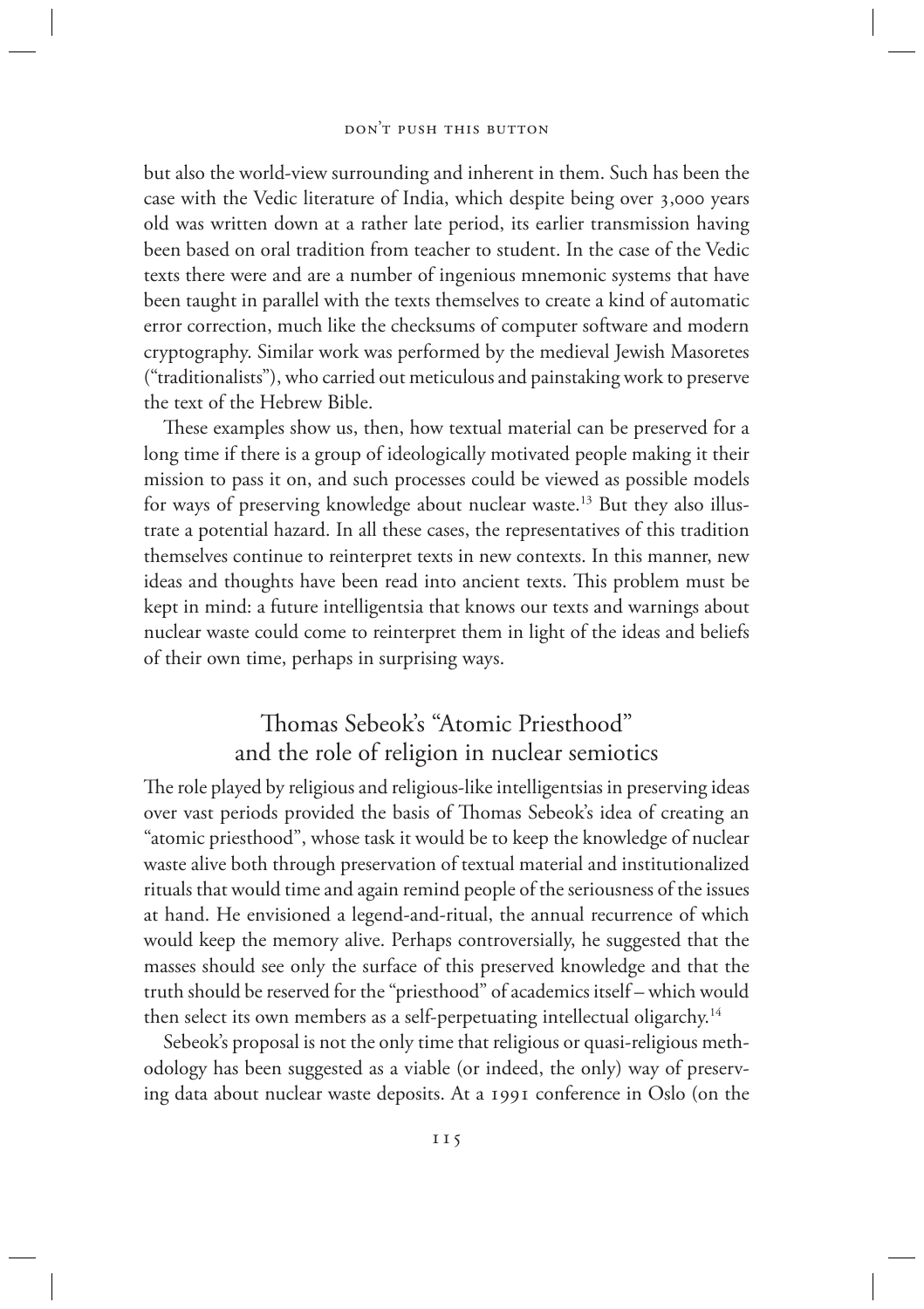question of the "Transmittal of Information Over Extremely Long Periods of Time"), legal scholar Knut S. Selmer said:

It is my suggestion that the only possible way to influence human activity in a very distant future goes through religion. One must approach the leading circles of the great world religions, and persuade them that we are under an obligation to warn our distant descendants of the deadly dangers which we are creating in the environment. The danger symbols must be included in the set of holy symbols of each religion. The obligation to seek information and act upon it must be embodied in the central axioms. If the message could be given a form which was common to the world religions and which formed part of their rites and practices, one might hope that the message would survive and motivate people in a distant future.15

Here, the idea is a little different than that of Sebeok: instead of artificially creating a new "priesthood", Selmer proposed that we use existing ones as tools to keep necessary knowledge known in a way that could appear almost Machiavellian (using the forces of religion for nonreligious purposes). Notwithstanding this difference, however, Selmer's proposal appears to be quite similar to Sebeok's in essence.

These ideas of "atomic priesthoods" represent one attempt to make intellectual, religious élites a vehicle for the transmission of information about nuclear waste – and a very far-reaching and innovative one, showing how knowledge from the humanities could possibly aid in this very technical issue. When I first started working on the project leading towards the present article, I had similar ideas myself.

However, there are at least two weaknesses in this type of proposal. The first one is inherent in Sebeok's envisioning of a "myth and ritual" type construct, which would have to be deliberately fabricated, so to speak. The second one – connected with this – lies in his failure to take into consideration the constant use of textual interpretation and reinterpretation that is almost always a part of the activities of such groups.16

### Meaning and reinterpretation in ritual and narrative material

The problem with the concept of artificially creating a mythology and a ritualized reenactment thereof lies in the fact that this idea is based in a paradigm of thinking about mythological material and ritual practice that is widely con-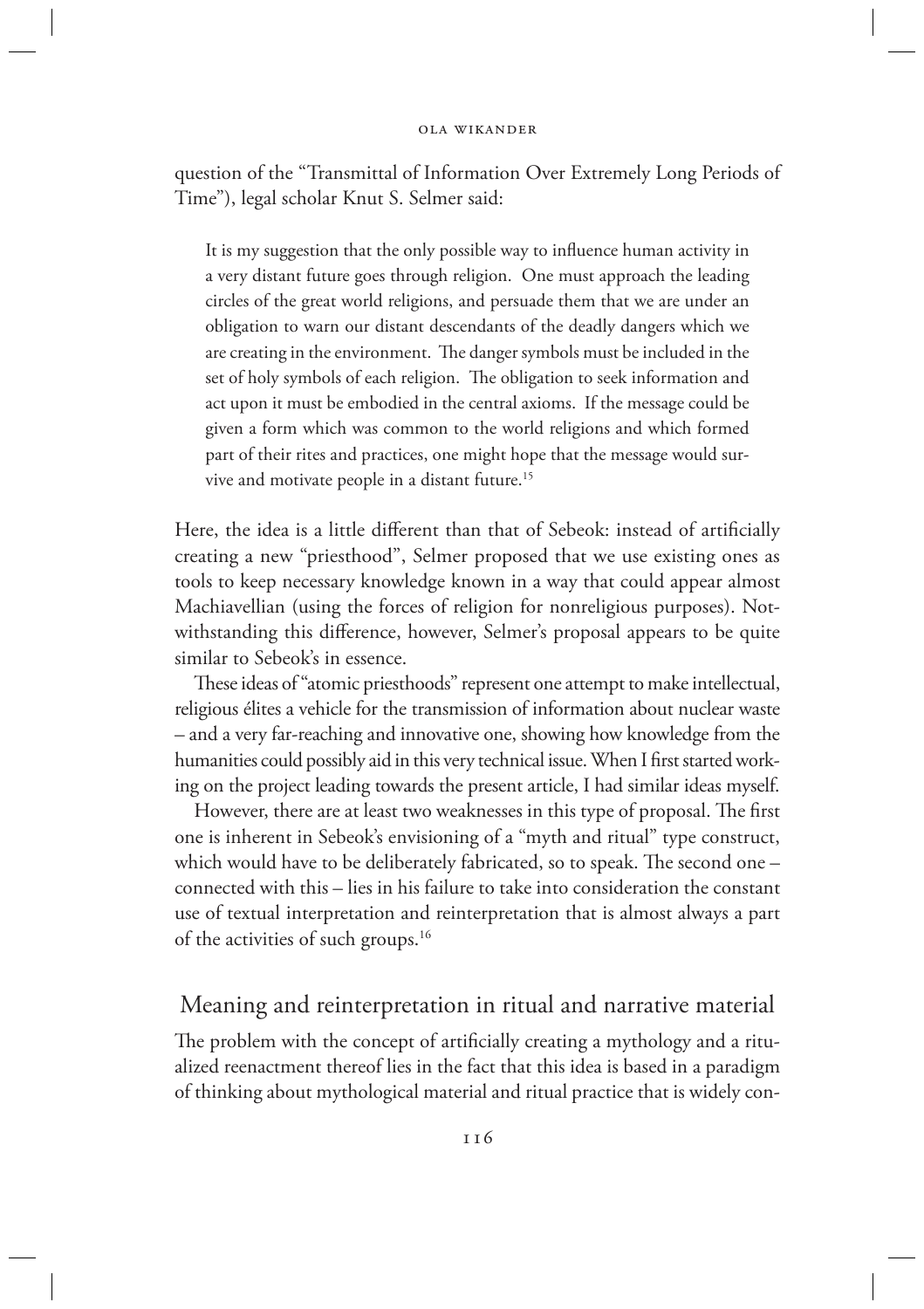### don't push this button

sidered obsolete. Few scholars of religion today would subscribe to the notion that religious rituals are always or even mainly meant to facilitate remembering of narrative material. Perhaps the most radical instance of this tendency not to ascribe symbolic meaning to ritual action is represented by Frits Staal's 1979 article "The Meaninglessness of Ritual", the title of which states in the most unequivocal of terms the point that rituals need not carry any meaning at all. Although one may, in all fairness, consider Staal's position too extreme – there are certainly examples of religious rituals with clearly intended narrative or symbolic content – the fact remains that a one-to-one relationship between myth and ritual is rare. And even more importantly: those rituals that have an ideological, narrative or symbolic meaning attached to them tend to be the objects of exegetical reinterpretation, with practitioners adapting the interpretations of rituals to new situations and needs – a process that may alter the "meaning" of the ritual considerably.

One example of this process is the Jewish festival of Pesach, which probably today partly represents a reinterpretation of an older "festival of the unleavened bread".17 This appears originally to have been an agricultural festival, which was only secondarily attached to the story of the Exodus from Egypt as part of an ongoing interpretative reworking. When the Seder meal and the other parts of Pesach are celebrated in Jewish communities today, the story of the Exodus is recounted in the form of the Haggadah – but much of the original meaning of the ritual tradition is forgotten and only retrievable through religio-historical research. In Antiquity, one can well imagine that both interpretations of the ritual coexisted (in layers, so to speak), but with time, the agricultural interpretation faded. This example shows – as do many others – that it cannot be presupposed that ritual meaning will be preserved intact through the millennia simply because a version of the ritual as such continues to be practiced.

Another, even more tantalizing example of this problem comes from the realm of comparative Indo-European mythology. From an early point in the historical and reconstructive study of the Indo-European linguistic family, there have been efforts to reconstruct not only the language of the Proto-Indo-European speakers, but also scraps of their mythology and religious beliefs. One of the most well-known of these reconstructed Indo-European mythological patterns concerns the battle between a hero and a great serpent monster. This type of tale occurs in many parts of the Indo-European cultural area, and a number of scholars – among them Calvert Watkins and M.L. West – have used these scattered pieces of evidence to try to reconstruct an actual, prehistorical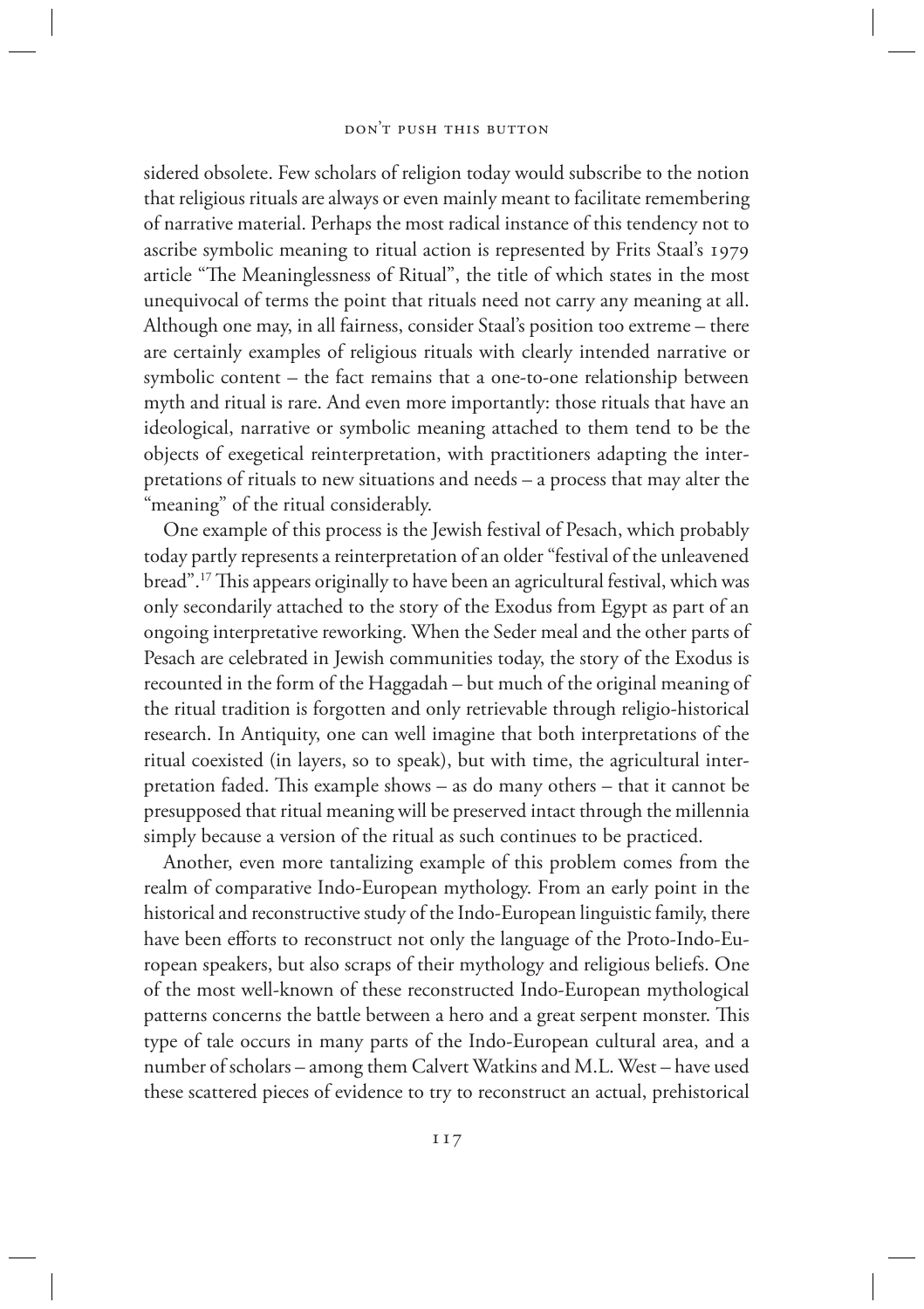Indo-European protomyth from which they supposedly descend.18 The question whether the assumption of such a mythological construct is valid is very complex and falls outside the scope of this article. However, if one accepts for the sake of argument that a Proto-Indo-European serpent slaying myth really did exist once – and that the attested stories of this nature in Indo-European-speaking cultures derive from that ancient story – then that relationship has quite a lot to teach us about the problems of mythological transmission.

It appears that not much more has been retained in the "descendant" myths than the idea of a hero slaying a great serpent, often using some kind of weapon. If Watkins is to be believed, certain pieces of vocabulary appears often to have been inherited in order to tell the story (especially the word for "kill"), but other than that, the details of the attested myths are quite different. Even though the Indo-European mythological pattern may have been almost miraculously preserved for thousands of years, only the most central nucleus of the story has remained. The example illustrates how volatile such a tradition can be. If no more than "a hero killed a serpent with a weapon" was preserved in that case, it must be borne in mind that, though Sebeok's idea of an "atomic priesthood" is certainly thought-provoking, the possible problems involved are enormous.

In a similar way, the texts of the Old Testament, which have, it must be granted, been transmitted down through the ages with a very high degree of accuracy, have constantly been subjected to extensive reinterpretation and adaption to new and novel circumstances. A very poignant example of this process can be found in New Testament and later Christian rereadings of Old Testament materials, which would have surprised the original authors and redactors a great deal. The person responsible for formulating Isaiah chap. 40 would probably have been rather unprepared for his words "a voice crying: make a way through the wilderness for Yahweh" being reconstrued by a New Testament author as a prophecy about John the Baptist.

The difficulties inherent in the "annual ritual" approach can also be illustrated by an example from the sphere of Indo-European religion. One of the few possible Proto-Indo-European religious rituals that has been suggested to have been handed down to various Indo-European-speaking peoples is the horse sacrifice, occurring in varying versions in India (the *aśvamedha*), in ancient Rome (the *October equus*) and possibly among the Celts.19 But even if one accepts the idea that all these rituals descend form an Indo-European proto-ritual, their inner-cultural "meanings" are vastly different.

Another problem lies in the question of the intended "theology" (so to speak)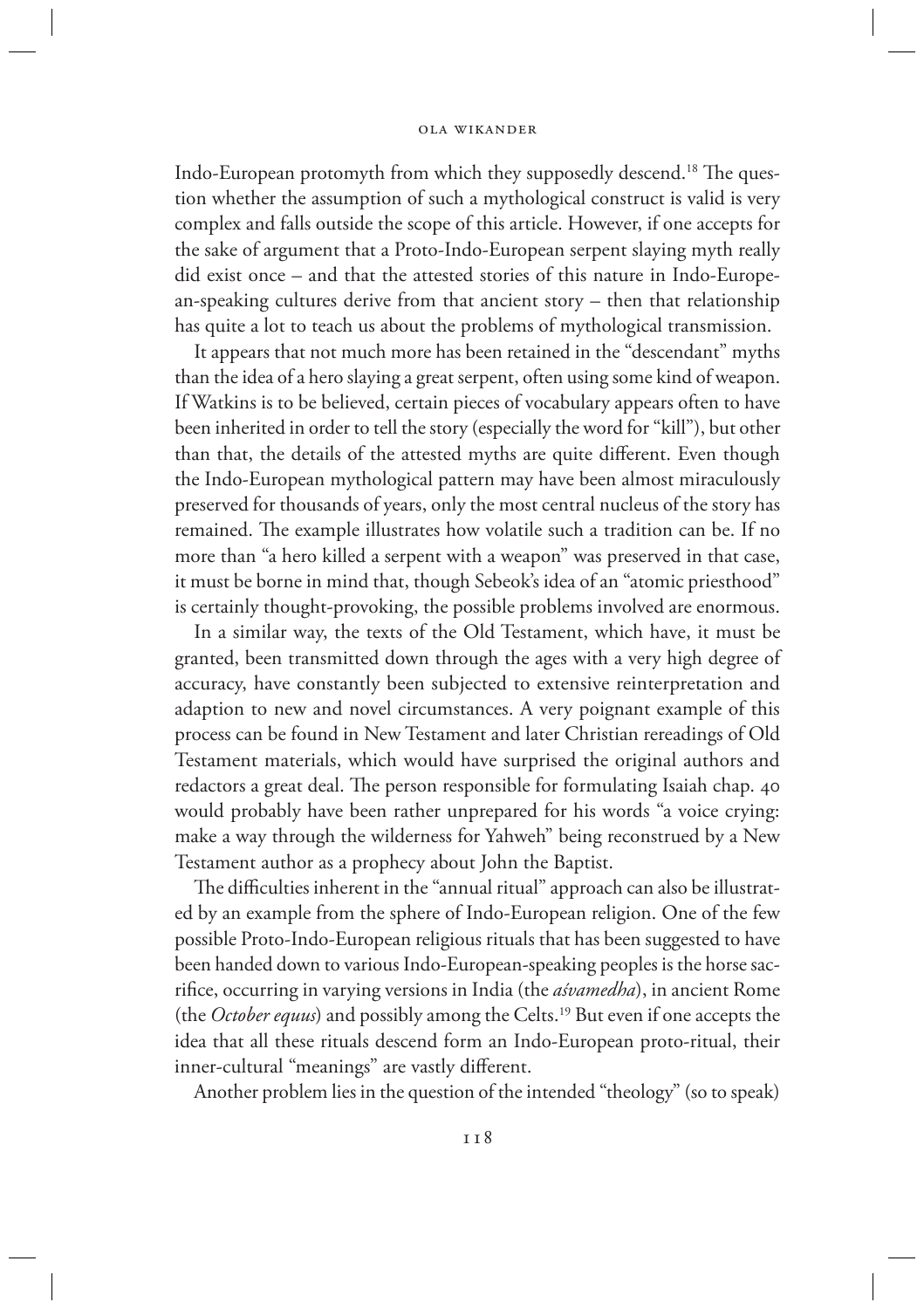### don't push this button

of the "priesthood". One could imagine a situation in which the knowledge possessed by these individuals could be used for less positive purposes – for example, somebody could come up with the idea that the copper canisters that are proposed as a safety measure for storing the nuclear waste produced in Sweden could be harvested for metal. In that case, the morality (and insightfulness) of the élite group would definitely be put to the test.

All this means that an "atomic priesthood" would have to consider very thoroughly the methodological issues and problems inherent in its mission. Simply creating a mythology and ritual would not be enough. Equally important would be perpetuating the symbolic system and intellectual milieu that gave rise to the warning texts, providing an interpretive framework in which they can be read. To use an analogy, they would have to teach the people not only to read Eshmunazor's Phoenician text – they would also have to teach them to believe in the Rephaim and Phoenician religion. And keeping such a tradition alive for millennia is a daunting task. It is not only a question of handing down a symbol system (as mediaeval classicists did, e.g., concerning the Greek and Roman pantheon) but of keeping that symbol system *believable* (which they generally did not). Generations of mediaeval and modern authors happily used Greco-Roman religious symbolism to embellish their literary creations without actually believing in the religions in which those symbols originally belonged. One finds many people today using adjectives such as "phlegmatic", "saturnine" or "jovial" without that fact in any way implying that they therefore subscribe to the humoralistic or astrological knowledge systems from which those terms originated.

Another important problem in trying to assess old textual material perhaps containing "scientific" knowledge is the matter of genre. If one does not correctly assess the genre of a text, any understanding of it perforce becomes erroneous. This is a problem constantly at the forefront in exegetical scholarship and in interpretive philology generally. A simple example can illustrate this fundamental problem:

In a study of the ancient myths about the storm god Baal from Ugarit, Johannes de Moor argued that these texts reflect an allegory expressing the seasonal changes of the ancient Syrian climate, and that the mythology is therefore to be regarded as a form of proto-science.<sup>20</sup> This is one possible way of reading the material, but not the only one. If one is so inclined, the story of Baal can be interpreted as a way of reflecting upon such material surroundings. But only if you allow the genre of the text to speak of such matters (which I, for one, think one should, at least to an extent).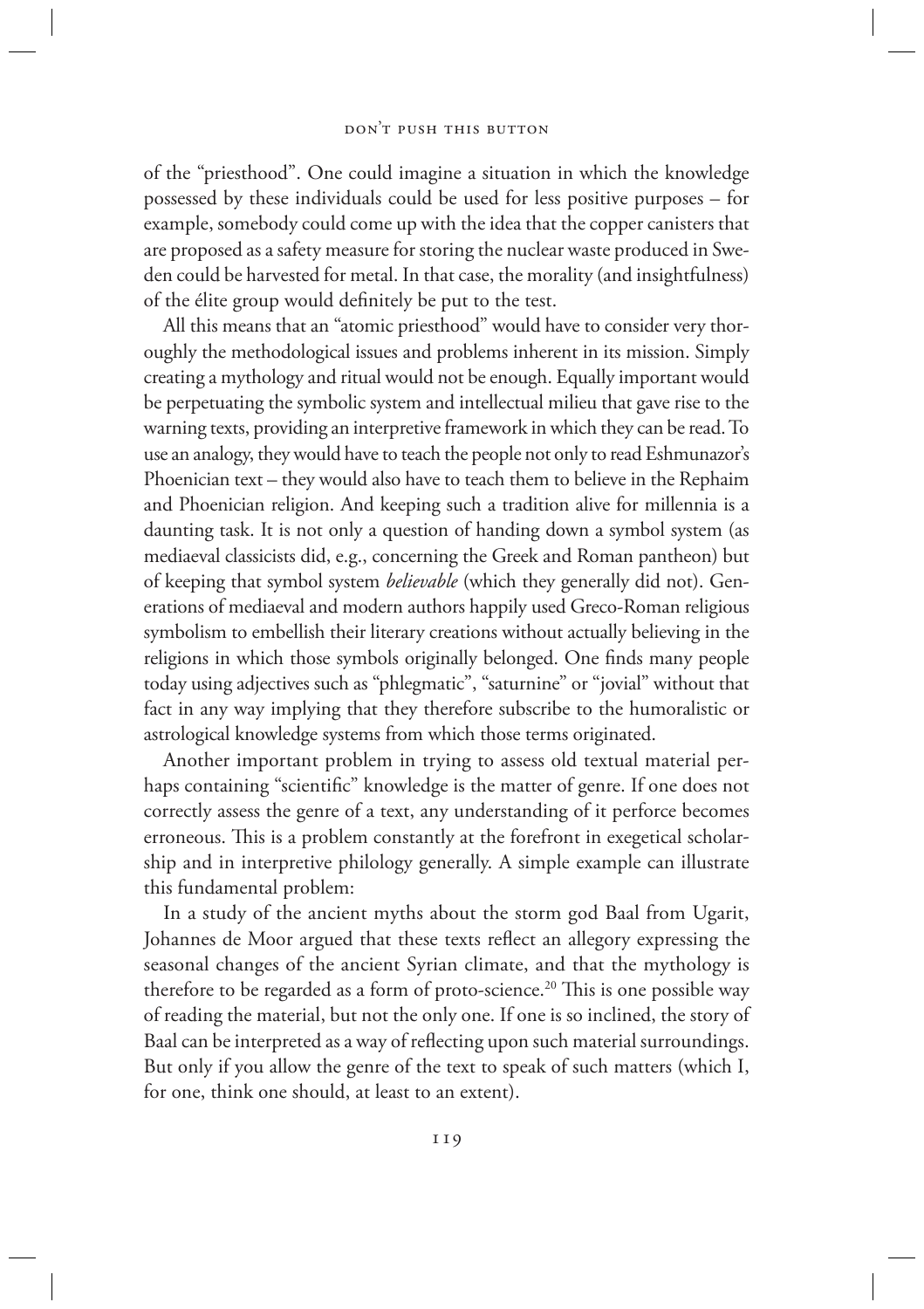A more bizarre example reading ancient mythological material as proto-science can be found in the works of fringe writers such as Zechariah Sitchin (the "von Däniken" of Mesopotamia), who interpreted the Babylonian creation story *Enuma Elish* and other Mesopotamian texts as containing descriptions of ancient extraterrestrial astronauts, spaceships, etc. Similar outlandish interpretations have been applied to the Old Testament – the majestic vision of Ezekiel chapter 1 has been a favourite in this regard, speaking as it does of strange "wheels" ('*ōfānîm*) and other such phenomena. When one considers texts concerning nuclear waste disposal, the problem at hand will probably be a direct opposite one: the danger would probably be that of actually scientifically based texts being read as something else ("superstition", for example). This, I believe, is yet another problem with the "atomic priesthood" model argued by Sebeok: the somewhat secretive, élite organization that he envisions would probably run great risk of being misunderstood as something fundamentally different than what it was meant to be (though I must underscore that we have little to no way of knowing exactly what form such a misunderstanding would take).

# Conclusions

In sum: the role played by religious or quasi-religious élites and texts in transmitting knowledge into later times has definitely been of inestimable import, and Sebeok was both right and in a sense prescient to point to this phenomenon as relevant to the question of preservation of information about nuclear waste. However, it cannot be denied that he appears to have downplayed some problematic issues raised both by creating artificial "priesthoods" and corresponding rituals and by the question of the reinterpretability of texts (even when they are successfully read and "understood" on a purely linguistic level).

One must also remember that the "analogies" adduced in this article are of different kinds. Some have to do with creating hopefully unbroken chains of textual or oral tradition, and some concern texts or technological data that have been rediscovered by modern scholarship. A similar dichotomy must be kept in mind regarding future readers as well – they may be confronted with information because it has been continuously preserved, but they may also have rediscovered it and then try to make it understandable. Both of these possible situations must be taken into account.<sup>21</sup>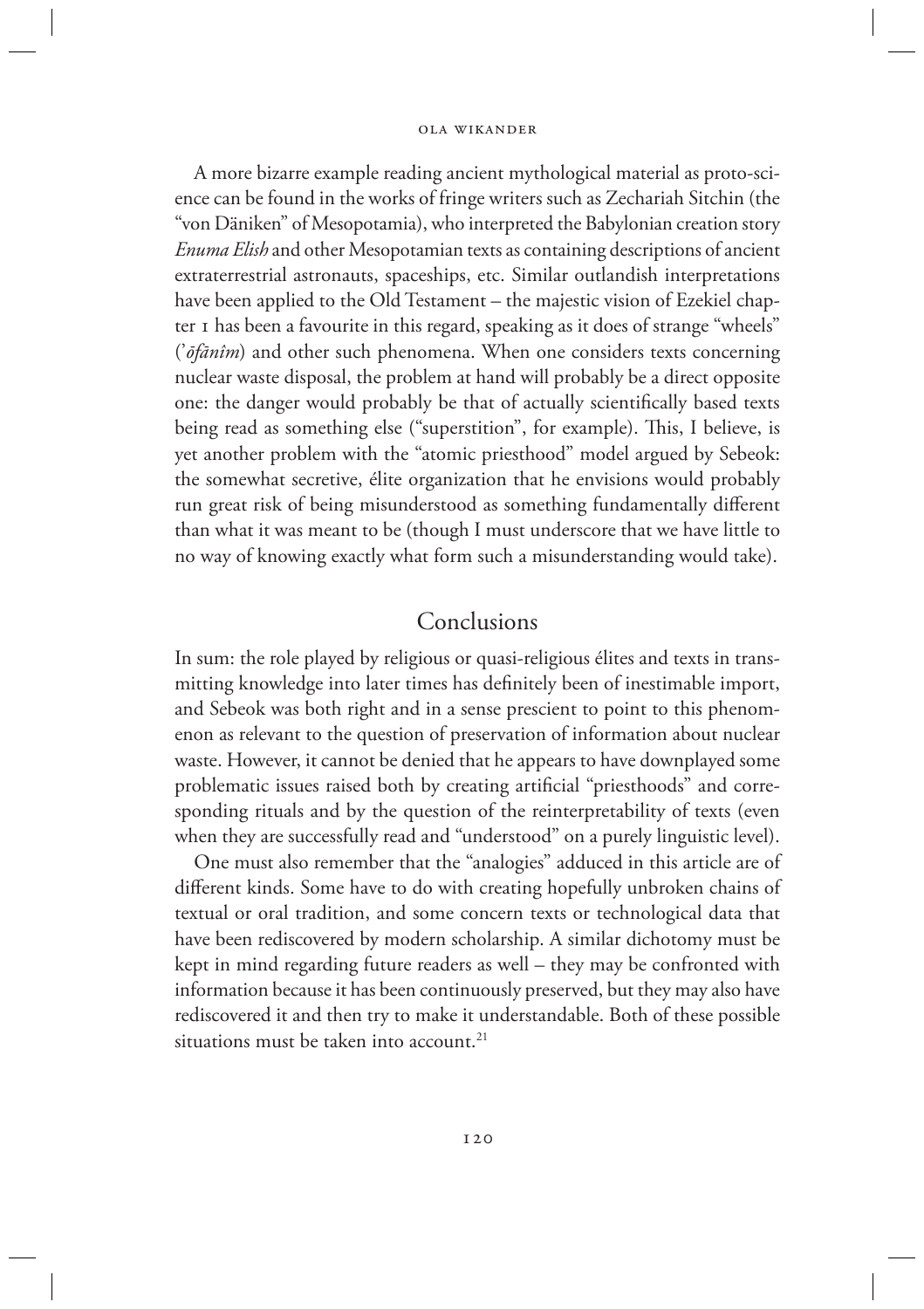The perspectives sketched here may invite further discussion on these vital issues from scholars from different disciplines; I hope to have demonstrated that insights from philology and religious studies may be illuminating for the question at hand – and, as mentioned, the nuclear waste question gives those who work in historical disciplines an entirely unique problem to think about. Discussing it, the historian is in a sense part of creating the history he or she is studying, and matters such as these pose vital questions about what it really means to communicate historically – into the future. What does it mean to speak to people who will not be born for generations? This puts the study of history in a special light – it makes us ask what it really is we are reading when studying ancient texts. Were we the ones Eshmunazor II was writing to, and do we really understand what he was trying to say?

# Acknowledgement

This article was written as part of a research program funded by the Swedish Nuclear Waste Company (*Svensk kärnbränslehantering AB*). The author was employed by the Centre for Theology and Religious Studies, Lund University.

### **Notes**

- 1 This article has gained considerably from discussions in (a rather unusual!) session of the seminar in Old Testament Exegesis at Lund University, as well as from many insightful remarks from Örjan Wikander.
- 2 Often also rendered as Eshmunazar.
- 3 *KAI* 14; my translation (cf. the renderings in *ANET*3 [p. 662] and *COS* [vol II, s. 182–183], which have inspired it). On the Eshmunazor inscription as a literary unity, see Faber 1986. The original text runs (with some word breaks added): *byrḥ bl bšnt ʿsr wʾrbʿ* 14 *lmlky mlk ʾšmnʿzr mlk ṣdnm bn mlk tbnt mlk ṣdnm dbr mlk ʾšmnʿzr mlk ṣdnm lʾmr ngzlt bl ʿty bn msk ymm ʾzrm ytm bn ʾlmt wškb ʾnk bḥlt z wbqbr z bmqm ʾš bnt qnmy ʾt kl mmlkt wkl ʾdm ʾl yptḥ ʾyt mškb z wʾl ybqš bn mnm k ʾy šm bn mnm wʾl yšʾ ʾyt ḥlt mškby wʾl yʿmsn bmškb z ʿlt mškb šny ʾp ʾm ʾdnm ydbrnk ʾl tšmʿ bd<br>nm kl mmlkt wkl ʾdm ʾš yptḥ ʿlt mškb z ʾm ʾš yšʾ ʾyt ḥlt mškby ʾmʾš yʿmsn bmškb z ʾl ykn lm mškb ʾt rpʾm wʾl yqbr bqbr wʾl ykn lm bn wzrʿ tḥtnm wysgrnm hʾlnm hqdšm ʾt mmlk<t> ʾdr ʾš mšl bnm lqṣtnm ʾyt mmlkt ʾm ʾdm hʾ ʾš yptḥ ʿlt mškb z ʾm ʾš yšʾ ʾyt ḥlt z wʾyt zrʿ mml<k>t hʾ ʾm ʾdmm hmt ʾl ykn šrš lmṭ wpr lmʿl wtʾr bḥym tḥt šmš* (…) *qnmy ʾt kl mmlkt wkl ʾdm ʾl yptḥ ʿlty wʾl yʿr ʿlty wʾl yʿmsn bmškb z wʾl yšʾ ʾyt ḥlt mškby lm ysgrnm ʾlnm hqdšm ʾl wyqṣn hmmlkt hʾ whʾdmm hmt wzrʿm lʿlm*
- 4 The other article (Wikander, O. [forthcoming] 2015) is more specifically concerned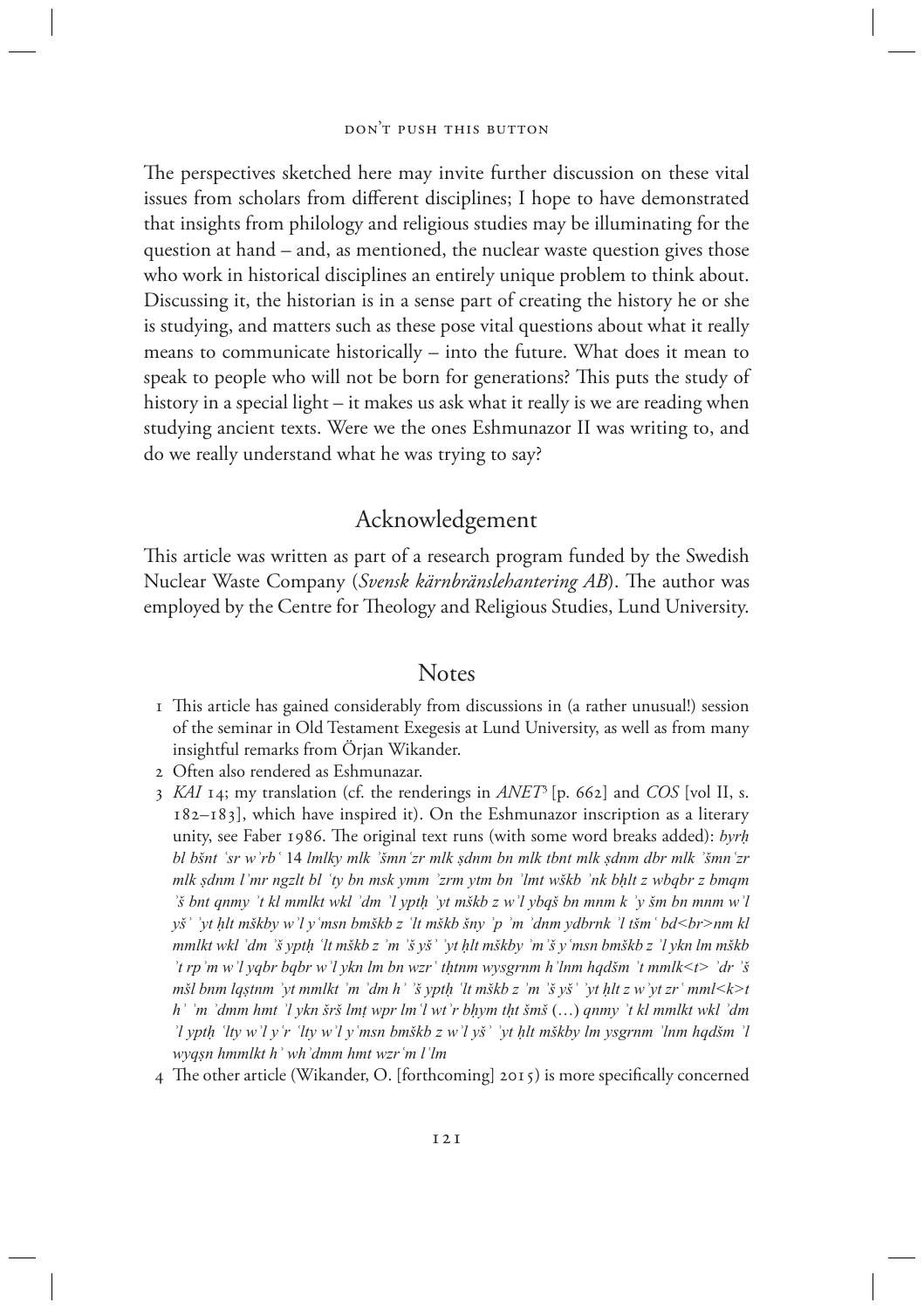with arguments from (historical) linguistics and the study of ancient languages and writing systems in the nuclear waste question.

- 5 The field has come to be known by the fitting term *Nuclear Semiotics*.
- 6 Nolin (1993: B2) specifically mentions "archive research, historical, linguistic, social and philosophical disciplines" as necessary parts of the needed research into the question.
- 7 However, what these "missile-like" parts of the paintings really signify is not always clear (see Bahn & Vertut 1997: 171–173 for a discussion).
- 8 Stoustrup 1997: 692.
- 9 For an introduction to the Antikythera Mechanism, see e.g. Hannah 2008: 744–746, and, more specifically, the work of Michael T. Wright, whose reconstruction of it is presented in Wright 2007.
- 10 Wright 2007: 41.
- 11 See, for example, Lewis 1997, Wikander, Ö. 1984, Wikander, Ö. 2008: 137, 141–152 and (about ancient use of power generally) Wilson 2002.
- 12 This point is also made in Lapidos 2009, referring to Egyptian texts of a similar nature.
- 13 Also apparently pointed out in Jensen 1993: 9, where "oral traditions" are mentioned.
- 14 Sebeok 1984: 24. He also refers to the ineffectiveness of ancient "grave-robber" curses (Egyptian, in his case).
- 15 Quoted in Garfield 1992; also discussed in Duncan 2011 and 2012.
- 16 Cf. also the criticism of Sebeok's scheme in Aho 1989: 60–61, where the secrecy of the "atomic priesthood" is attacked, among other things.
- 17 See, for example, Dozeman 2009: 291–294 for a history of research on this issue.
- 18 The most far-reaching example is Watkins 1995. See also the discussion in West 2007: 255–262.
- 19 On this, see West 2007: 417–419.
- 20 de Moor 1971 (see esp. p. 249, where de Moor writes that the Baal Cycle constitutes "an early attempt of man to give a comprehensive explanation of the climate in his surroundings" and that it thereby is of interest not only to the history of religion but also "deserves a place in the history of science").
- 21 This duality (and some other points made in this article) is also referred to in Blixt & Jensen 2004: 5–6, but from a prescriptive point of view; the authors discuss tradition vs. rediscoverable physical textual data as two possible ways of preserving nuclear waste information.

## References

- Aho, James A., 1989. "'I am Death … Who Shatters Worlds': The Emerging Nuclear Death Cult", pp. 49–68 in *A Shuddering Dawn: Religious Studies and the Nuclear Age* (ed. Ira Chernus & Edward Tabor Linenthal). Albany: State University of New York Press.
- *ANET<sup>3</sup> Ancient Near Eastern Texts Relating to the Old Testament*, 3<sup>rd</sup> ed. Ed. James B. Pritchard. New Jersey: Princeton University Press 1969.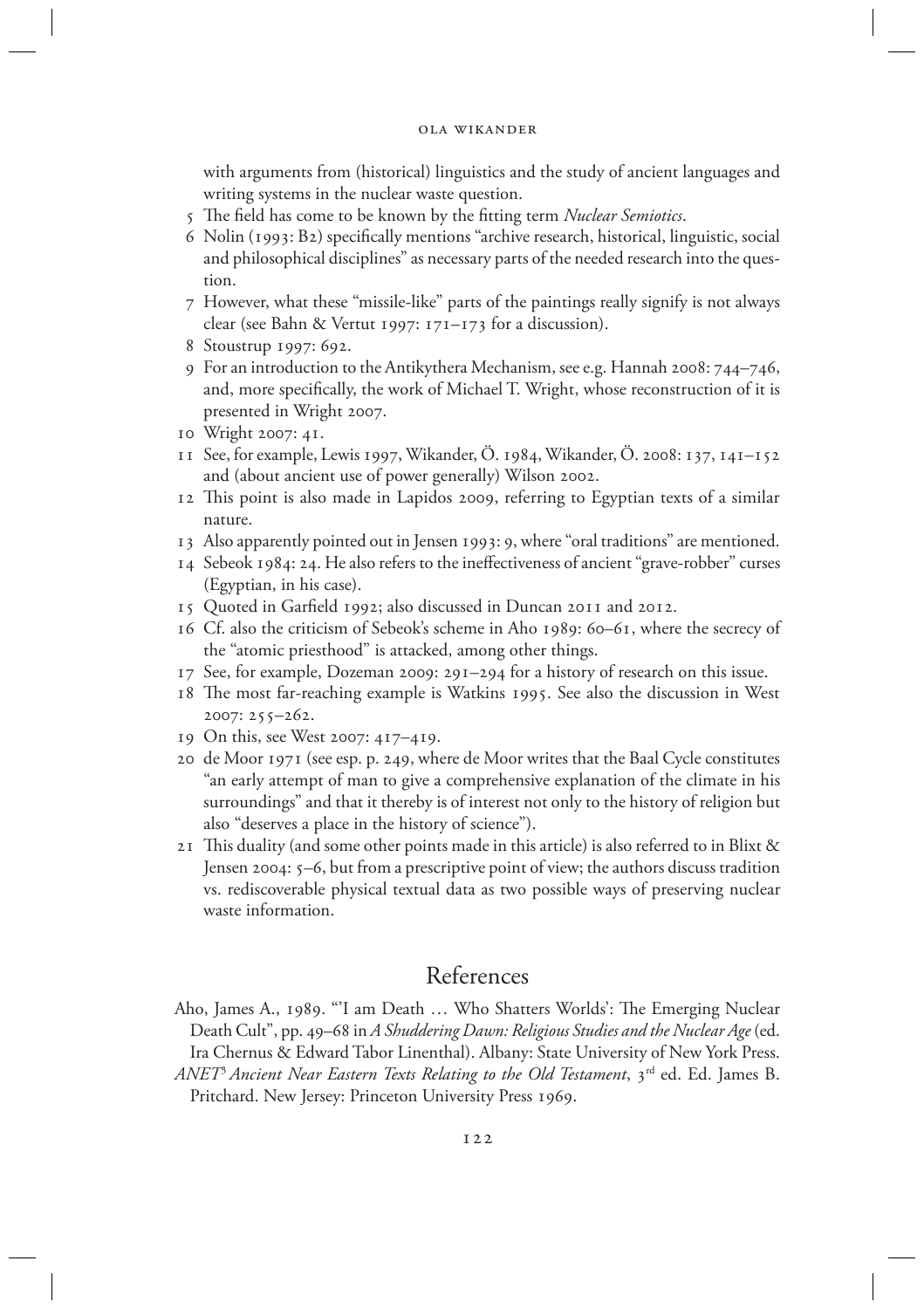- Bahn, Paul G. & Vertut, Jean, 1997. *Journey through the Ice Age*. London: Weidenfeld & Nicolson.
- Blixt, Anders & Jensen, Mikael, 2004 "Informationsöverföring över eoner", *Strålskyddsnytt*  2004, 3: 1, 3–6.
- *COS The Context of Scripture*. Ed. William W. Hallo. 3 vols. 1997–2000.
- Dozeman, Thomas B., 2009 *Exodus*. Eerdmans Critical Commentary. Grand Rapids: Eerdmans.
- Duncan, Dennis, 2011. "Translating for 10,000 Years: The Bible and the Atomic Priesthood". Presentation at "The Bible in Translation" conference, Birkbeck College (28 May 2011), available online at http://www.academia.edu/1690694/Translating\_for\_10\_000\_ Years\_Thomas\_Sebeok\_The\_Bible\_and\_the\_Atomic\_Priesthood (accessed May 10, 2015).
- –, 2012 "Backwards and Forwards with the Atomic Priesthood", *Alluvium*, 1: 2 (http:// dx.doi.org/10.7766/alluvium.v1.2.03; accessed May 10, 2015).
- Faber, Alice, 1986 "On the Structural Unity of the Eshmunazar Inscription", *Journal of the American Oriental Society* 106: 425–432.
- Garfield, Susan, 1992. "Olso Conference Suggests that World Religions Carry Nuclear Waste Danger Warnings into the Far Future" (The Nuclear Guardianship Library: http://www.univ-great-turning.org/nuclear-guardianship/w28relig.htm, accessed May 10, 2015).
- Hannah, Robert, 2008. "Timekeeping", pp. 740–758 in *The Oxford Handbook of Engineering and Technology in the Classical World* (ed. John Peter Oleson). Oxford/New York: Oxford University Press.
- Jensen, Mikael, 1993. "Conservation and Retrieval of Information Elements of a Strategy to Inform Future Societies about Nuclear Waste Repositories: Final Report of the Nordic Nuclear Safety Research Project KAN – 1.3". Nordiske Seminar- og Arbejdsrapporter 1993: 596.
- *KAI*. *Kanaanäische und aramäische Inschriften* (ed. H. Donner & W. Röllig), 3 vols. Wiesbaden: Harrasowitz 1966.
- Lapidos, Juliet, 2009. "Atomic Priesthoods, Thorn Landscapes, and Munchian Pictograms" (http://www.slate.com/articles/health\_and\_science/green\_room/2009/11/atomic\_priesthoods\_thorn\_landscapes\_and\_munchian\_pictograms.html); accessed May 10, 2015).
- Lewis, Michael M. J., 1997. *Millstone and Hammer: The Origins of Water Power*. Hull: University of Hull Press.
- Moor, Johannes C. de, 1971 *The Seasonal Pattern in the Ugaritic Myth of Ba'lu According to the Version of Ilimilku*. Alter Orient und Altes Testament 16. Kevlaer: Butzon & Bercker/Neukirchen-Vluyn: Neukirchener Verlag.
- Nolin, Jan, 1993. "Transmittal of Information over Extremely Long Periods of Time". Appendix B to Jensen 1993 (pp. B1-B15).
- Sebeok, Thomas, 1984. *Communication Measures to Bridge Ten Millennia*. Springfield: National Technical Information Service, U.S. Department of Commerce.
- Staal, Frits, 1979 "The Meaninglessness of Ritual", *Numen* 26: 2–22.
- Stroustrup, Bjarne, 1997 *The C++ Programming Language*. 3rd ed. Reading, Massachusetts: Addison-Wesley.